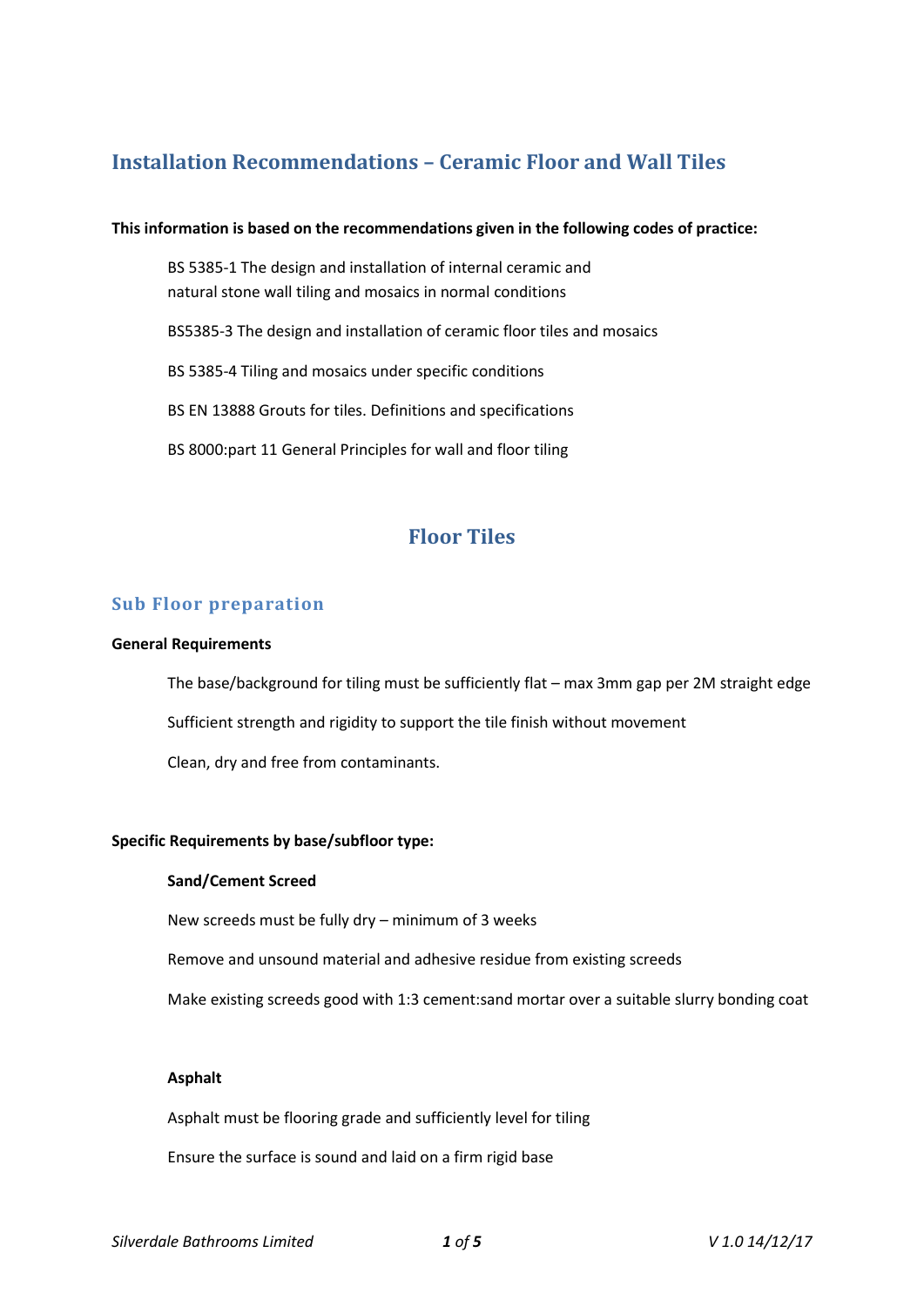### **Existing ceramic tile/natural stone**

The existing tile finish must be securely bonded and in a sound/clean condition

Remove any loose tiles and make good with a 1:3 cement:sand mortar over a suitable slurry bonding coat

### **Vinyl Tiles or Vinyl Sheet**

The existing vinyl finish must be securely bonded and in a sound/clean condition

Remove any loose tiles and make good with a suitable levelling compound

### **Concrete**

Must be fully dry – minimum of 6 weeks

## **Plywood over floorboards/chipboard flooring**

Ensure existing floor is dry , securely screwed down and level Use WBP or marine grade plywood with a minimum thickness of 15mm Before use apply a coat of universal bonding agent to back and edges of boards Stagger the joints and leave 0.5 to 1mm gap between boards Screw down boards at 300mm centres Apply a suitable universal bonding agent to surface to be tiled

## **Tiling onto Heated Screeds**

The screed must be fully dry – minimum 3 weeks

Turn off heating 24 hours prior to tiling

Allow 8 days before grouting and a further 6 days before bringing floor to operating temperature at no more than 50C per day increase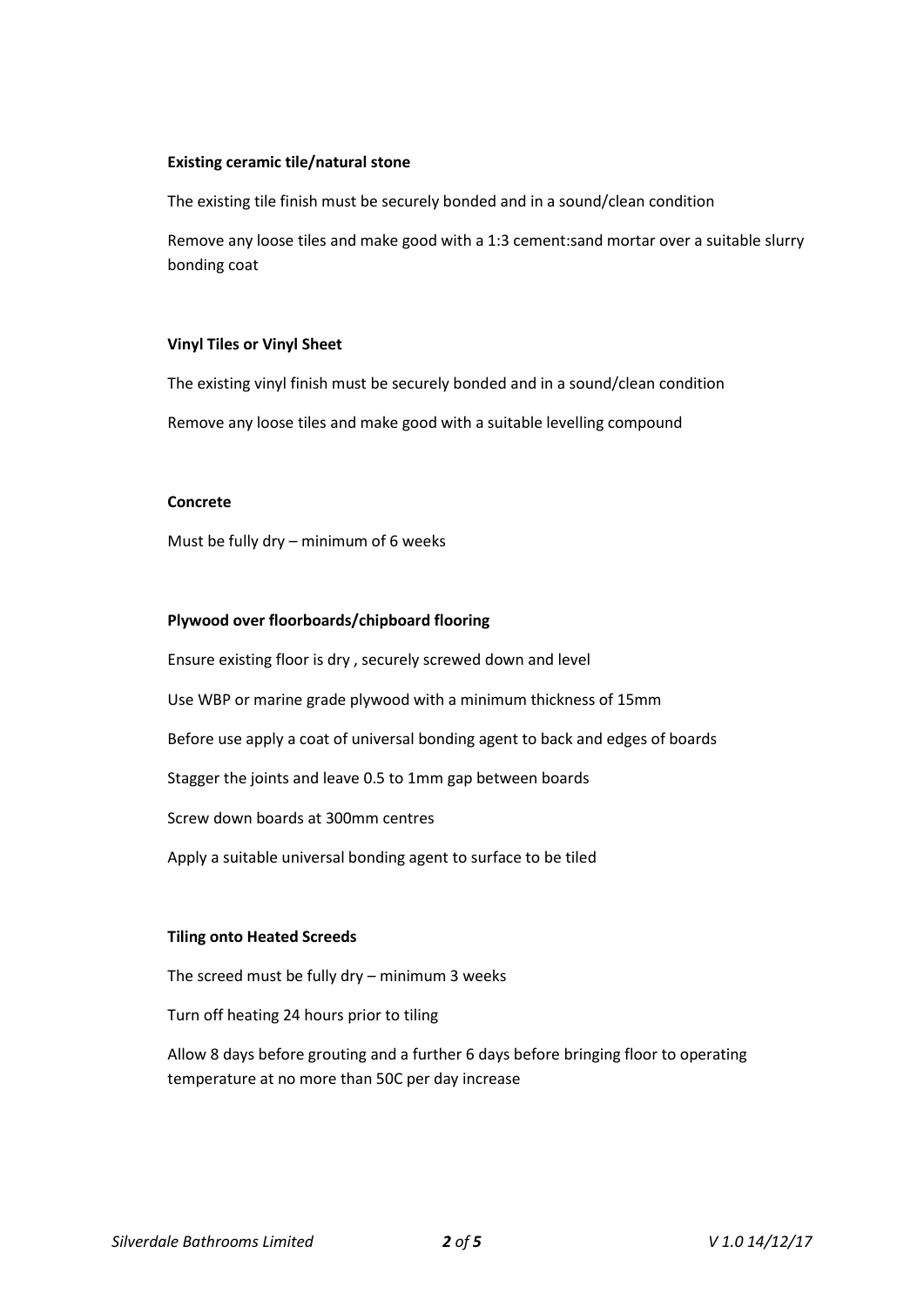### **Under tile heating system onto cement:sand screed**

Base must be fully dry – minimum 6 weeks for concrete, 3 weeks for cement:sand screed

Prime highly absorbent surface with 2 coats of universal bonding agent diluted 1:1 with water.

# **Installation and Grouting**

Suitable bedding material (tile adhesive) and grout materials must be selected according to substrate type and operating conditions.

BS5385-3 gives details of bedding techniques and material selection

BS5385-4 gives advice for tiling in specific conditions such as wet, sterile, or chemical attack

Excess grout should be removed from tiles in a timely fashion as it will be difficult to remove once fully dried.

# **Movement Joints**

Movement joints should be located and designed as per BS5385-3.

In summary they need to be positioned in the following locations:

Over structural movement joints

Around perimeter of floor and around fixed machinery, steps and other obstacles

When tiling across junction of different base materials

At 30M intervals with stress relieving joints every 10M.

Over supporting walls and beams

Movement joints must have a gap of least 6mm. Structural movement joints must be the width of the joint in the substrate and at least 6mm.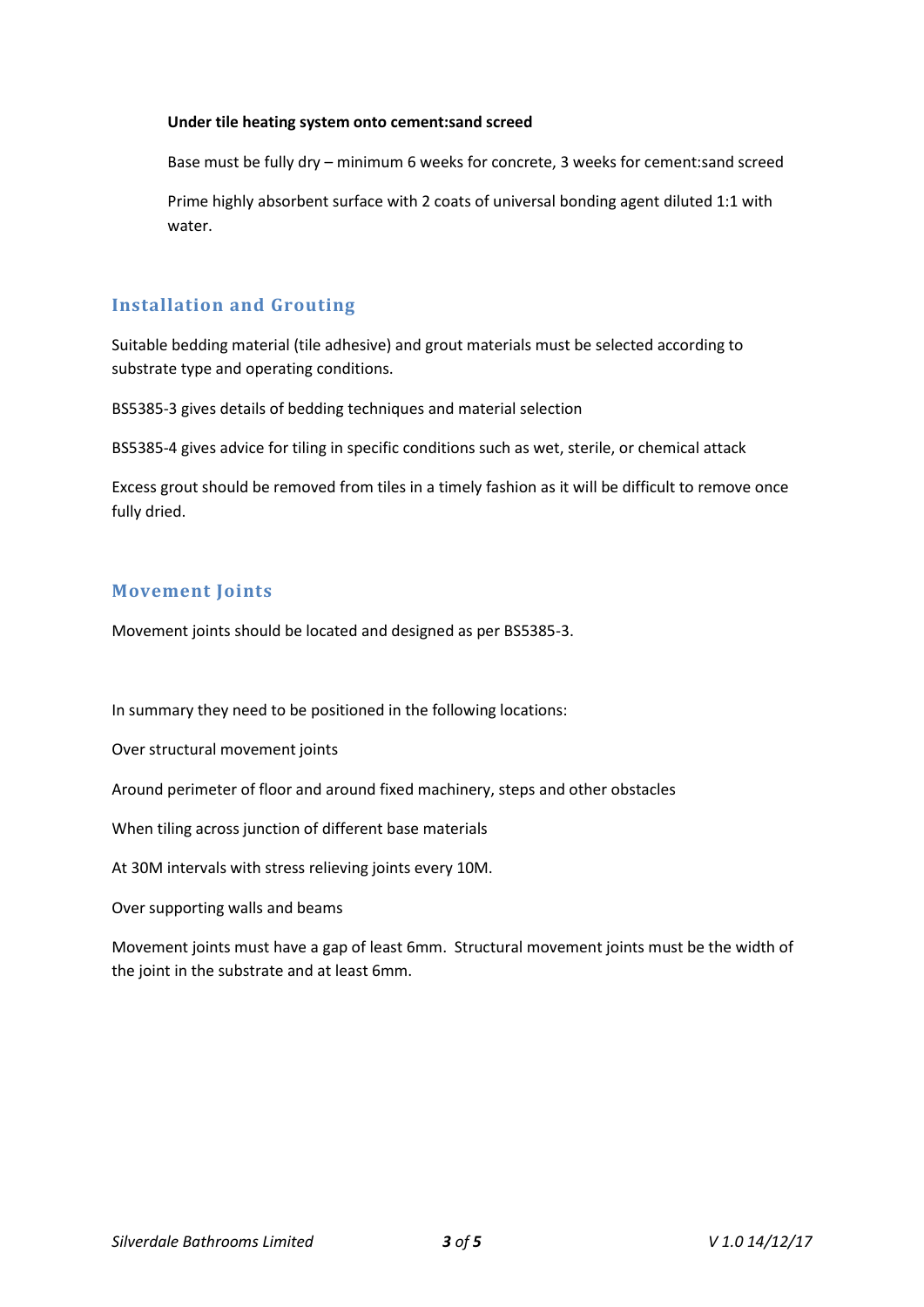# **Wall Tiles**

# **Important – Tiles with Crackle Glaze Finish**

Following tile installation and prior to grouting the tiles MUST be sealed using a suitable crackle Glaze Sealant. Failure to do so will lead to staining and discolouration of the tiles.

# **Wall Preparation**

### **General Requirements**

The base/background for tiling must be sufficiently flat

Sufficient strength and rigidity to support the tile finish

Clean, dry and free from contaminants.

## **Specific Requirements by base/background type:**

### **Gypsum Plaster**

New plaster must be fully dry – minimum 4 weeks Defective areas should be made good Prime polished surfaces with 1:4 universal bonding agent and water The weight of tiling must not exceed 20Kg/m2

## **Gypsum Plasterboard**

Boards must be dry and securely fixed

The weight of tiling must not exceed 32Kg/m2

## **Cement:sand rendering**

Render must be fully dry – minimum 2 weeks

Existing Glazed Tiles

The existing tile finish must be securely bonded and in a sound/clean condition